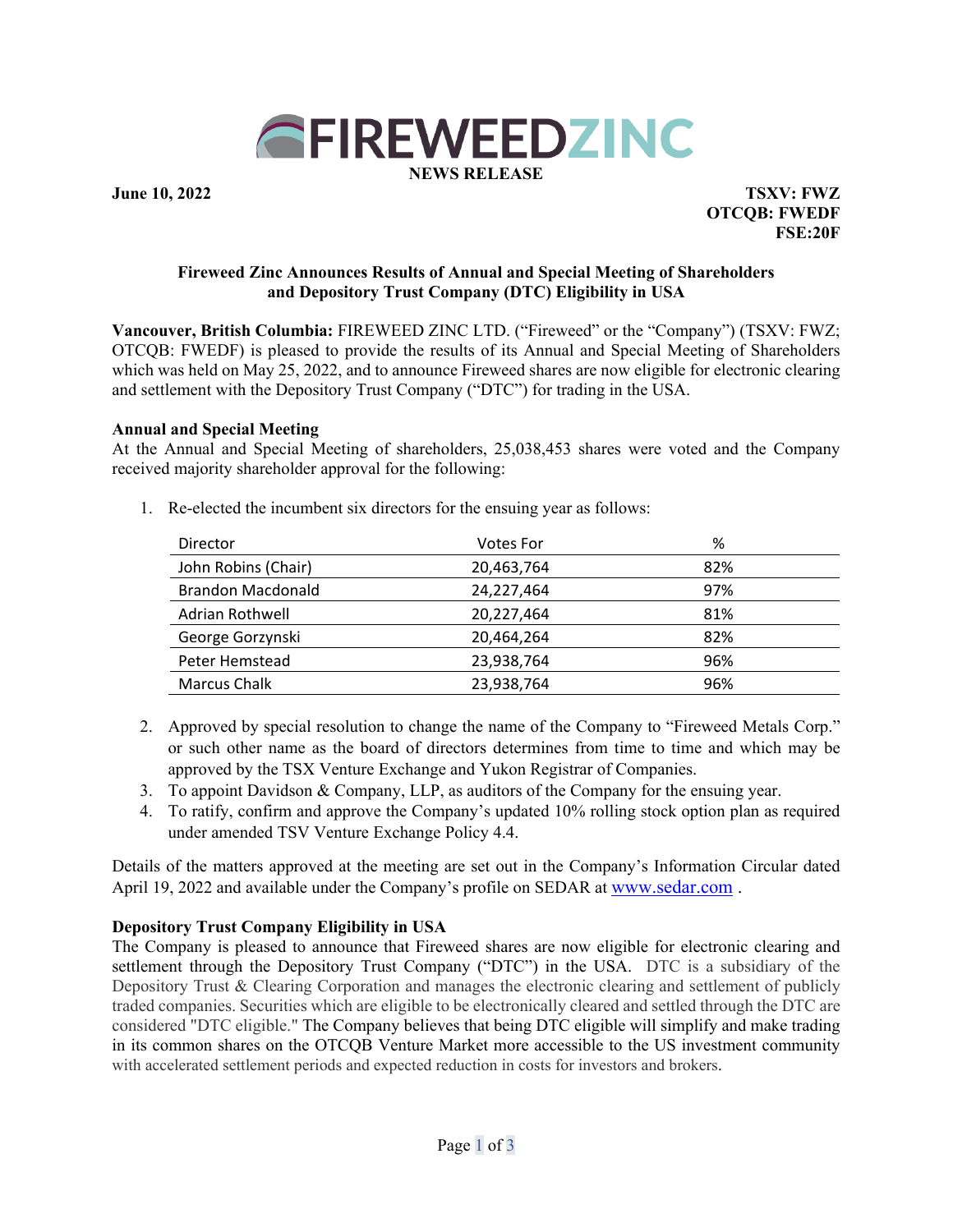DTC eligibility compliments Fireweed's OTCQB® Venture Market (the "OTCQB") listing (OTCQB: FWEDF) in the USA. The OTCQB, operated by the OTC Markets Group in New York, is the premiere marketplace for early stage and developing U.S. and international companies, and is recognized by the United States Securities and Exchange Commission ("SEC") as an established public market providing public information for analysis and value of securities.

**About Fireweed Zinc Ltd. (TSXV: FWZ; OTCQB: FWEDF; FSE:20F):** Fireweed Zinc is a public mineral exploration company on the leading edge of Critical Minerals project development. The Company has three projects located in northern Canada:

- **Macmillan Pass Zinc-Lead-Silver Project:** Fireweed owns 100% of the district-scale 940 km<sup>2</sup> Macmillan Pass project in Yukon, Canada, which is host to the Tom and Jason zinc-lead-silver deposits with current Mineral Resources and a PEA economic study (see Fireweed news releases dated 10<sup>th</sup> January 2018, and 23<sup>rd</sup> May 2018, respectively, and reports filed on www.sedar.com for details) as well as the Boundary Zone, Boundary Zone West, Tom North Zone and End Zone which have significant zinc-lead-silver mineralization drilled but not yet classified as mineral resources. The project also includes large blocks of adjacent claims with known showings and significant upside exploration potential. Plans for 2022 include a large drill program toward expanded mineral resources and an updated PEA to include large new zones of mineralization defined since 2018 including Boundary Zones.
- **Mactung Tungsten Project:** The Company has a binding Letter of Intent to acquire 100% interest in the 37.6 km<sup>2</sup> Mactung Tungsten Project located adjacent to the Macmillan Pass Project. Mactung contains historic resources that make it one of the largest and highest-grade undeveloped tungsten resources in the world. Located in Canada, it is one of the rare large tungsten resources outside of China.
- **Gayna River Zinc-Gallium-Germanium Project:** Fireweed has 100% of the 128.75 km2 Gayna River project located 180 kilometres north of the Macmillan Pass project. It is host to extensive critical minerals mineralization including zinc, gallium and germanium as well as lead and silver, outlined by 28,000 metres of historic drilling and significant upside potential.

In Canada, Fireweed (TSXV: FWZ) trades on the TSX Venture Exchange. In the USA, Fireweed (OTCQB: FWEDF) trades on the OTCQB Venture Market for early stage and developing U.S. and international companies and is DTC eligible for enhanced electronic clearing and settlement. Companies are current in their reporting and undergo an annual verification and management certification process. Investors can find Real-Time quotes and market information for the Company on www.otcmarkets.com . In Europe, Fireweed (FSE: 20F) trades on the Frankfurt Stock Exchange.

Additional information about Fireweed Zinc and its projects can be found on the Company's website at www.FireweedZinc.com and at www.sedar.com .

# **ON BEHALF OF FIREWEED ZINC LTD.**

## *"Brandon Macdonald"*

## CEO & Director

*Neither the TSX Venture Exchange nor its Regulation Services Provider (as that term is defined in the policies of the TSX Venture Exchange) accepts responsibility for the adequacy or accuracy of this release.*